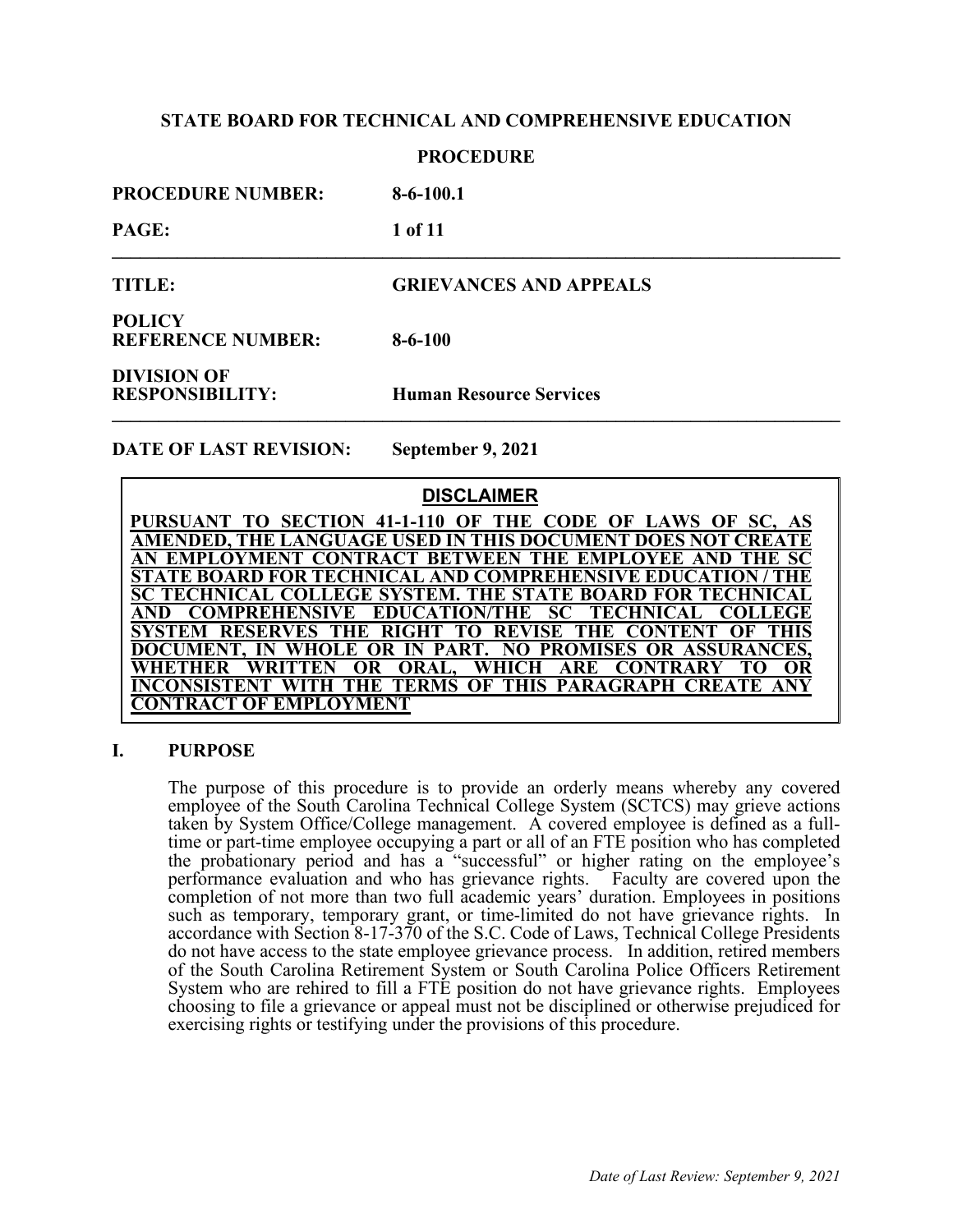### **PROCEDURE**

**PROCEDURE NUMBER: 8-6-100.1**

**PAGE:** 2 of 11

# **II. GRIEVANCE AND APPEAL PROCEDURE**

### A. GENERAL

The purpose of this section is to provide covered employees with an avenue for filing grievances for actions covered under the South Carolina State Employee Grievance Procedure Act, as amended, and appealing final decisions to the State Human Resources Director. All eligible employees who wish to file a formal grievance under these procedures shall follow the steps as outlined in Section D. The System Office/College and the employee may enter into a mediation agreement at any point in the agency process prior to the appeal to the State Human Resources Director.

B. GRIEVABLE OR APPEALABLE ACTIONS UNDER THE STATE EMPLOYEE GRIEVANCE PROCEDURE ACT

As provided for in the Act, and defined in §8-17-320 of the S.C. Code of Laws, a covered employee may file a grievance or an appeal concerning only the following employment actions:

- Terminations;
- Suspensions;
- Demotions;
- Involuntary reassignments in excess of thirty (30) miles from the prior work station<sup>[1](#page-1-0)</sup>;
- Promotions are not adverse employment actions which may be considered grievance or appeals except in instances where the System President of the State Board for Technical and Comprehensive Education (System President), or in the case of appeals, the State Human Resources Director, determines that there is a material issue of fact as to whether or not the SCTCS has considered a qualified covered employee for a position for which the employee formally applied or would have applied if the employee had known of the promotional opportunity;
- Punitive Reclassifications are considered a grievance only if the System President, or in the case of an appeal, the State Human Resources Director determines that there is a material issue of fact that the action was solely to penalize the covered employee;

<span id="page-1-0"></span> $<sup>1</sup>$  The reassignment of an employee in excess of thirty miles from the prior work station to the nearest facility with an available</sup> position having the same state salary range for which the employee is qualified is not considered involuntary reassignment and,<br>therefore, not grievable or appealable. Teaching faculty may be assigned to any campus/site wi depending upon the business needs of the college (Refer to SBTCE procedure #8-2-103.1; Faculty Teaching/Workload and Overload Compensation.)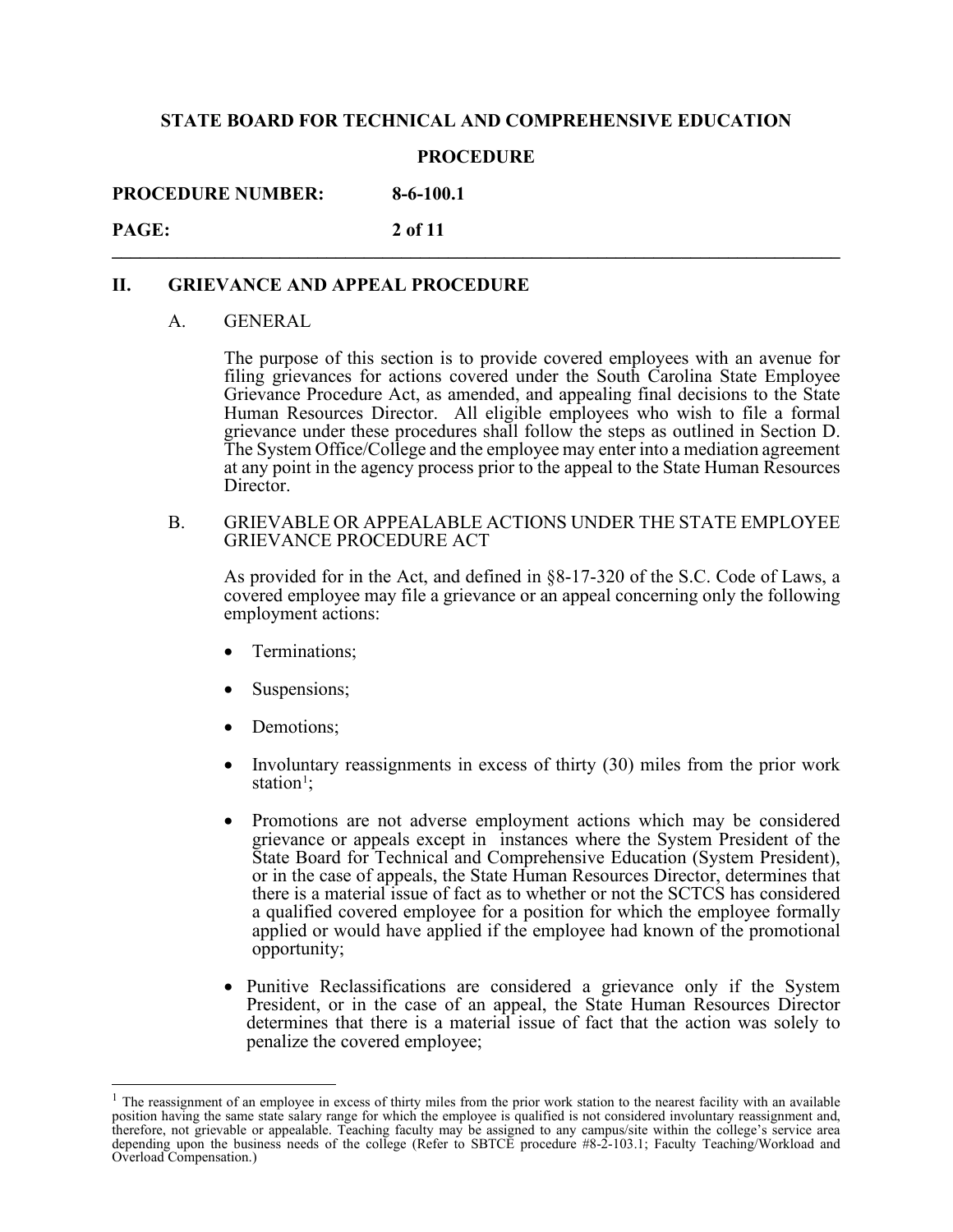### **PROCEDURE**

**PROCEDURE NUMBER: 8-6-100.1**

**PAGE:** 3 of 11

- Salary Decreases based on the results of a (EPMS/FPMS) performance evaluation are adverse employment actions that may be considered as grievances or appeals;
- Reduction In Force is an adverse employment action considered as a grievance only if the System President, or as an appeal, if the State Human Resources Director, determines that there is a material issue of fact that the agency inconsistently or improperly applied its reduction in force policy or plan.
- C. ACTIONS NOT GRIEVABLE OR APPEALABLE UNDER THE STATE EMPLOYEE GRIEVANCE PROCEDURE ACT[2](#page-2-0)

The following examples of employment actions do not constitute a basis for a grievance or an appeal:

- A covered employee who voluntarily resigns or voluntarily accepts a demotion, reclassification, transfer, reassignment, or salary decrease shall waive any and all rights to file a grievance or an appeal concerning such actions and the covered employee can rescind such voluntary actions only if the System/College President or designee agrees;
- Reclassifications, reassignments, and transfers within the same salary range are not adverse employment actions which may be considered grievances or appeals;
- A covered employee whose position is reclassified to a class with a lower salary range shall not have the right to file a grievance or an appeal concerning the reclassification to the State Human Resources Director unless a determination is made that a material issue of fact exists concerning a punitive reclassification;
- A covered employee in an unclassified position whose position is changed to a lower salary range or whose rate of pay is lowered shall not have the right to file a grievance or an appeal concerning the change to the State Human Resources Director unless a determination is made that a material issue of fact exists that the change in salary range or rate of pay was punitive;
- A covered employee who is promoted, reclassified to a higher state salary range, or moved to an unclassified position with a higher rate of pay and subsequently demoted prior to serving six months of satisfactory service in the class with the higher state salary range or higher rate of pay shall not have the right to file a grievance or an appeal concerning the demotion, unless such demotion is to a class with a lower state salary range or lower rate of pay than the position in which the employee was serving prior to promotion, reclassification, or movement to an unclassified position with a higher rate of pay;

<span id="page-2-0"></span><sup>2</sup> Actions that are not grievable or appealable under the State Employee Grievance Procedure Act must be handled through the College or System Office's informal complaint process. (Such actions that may be suitable for the informal complaint process include, but may not be limited to: informal counseling, oral warnings, and written warnings.)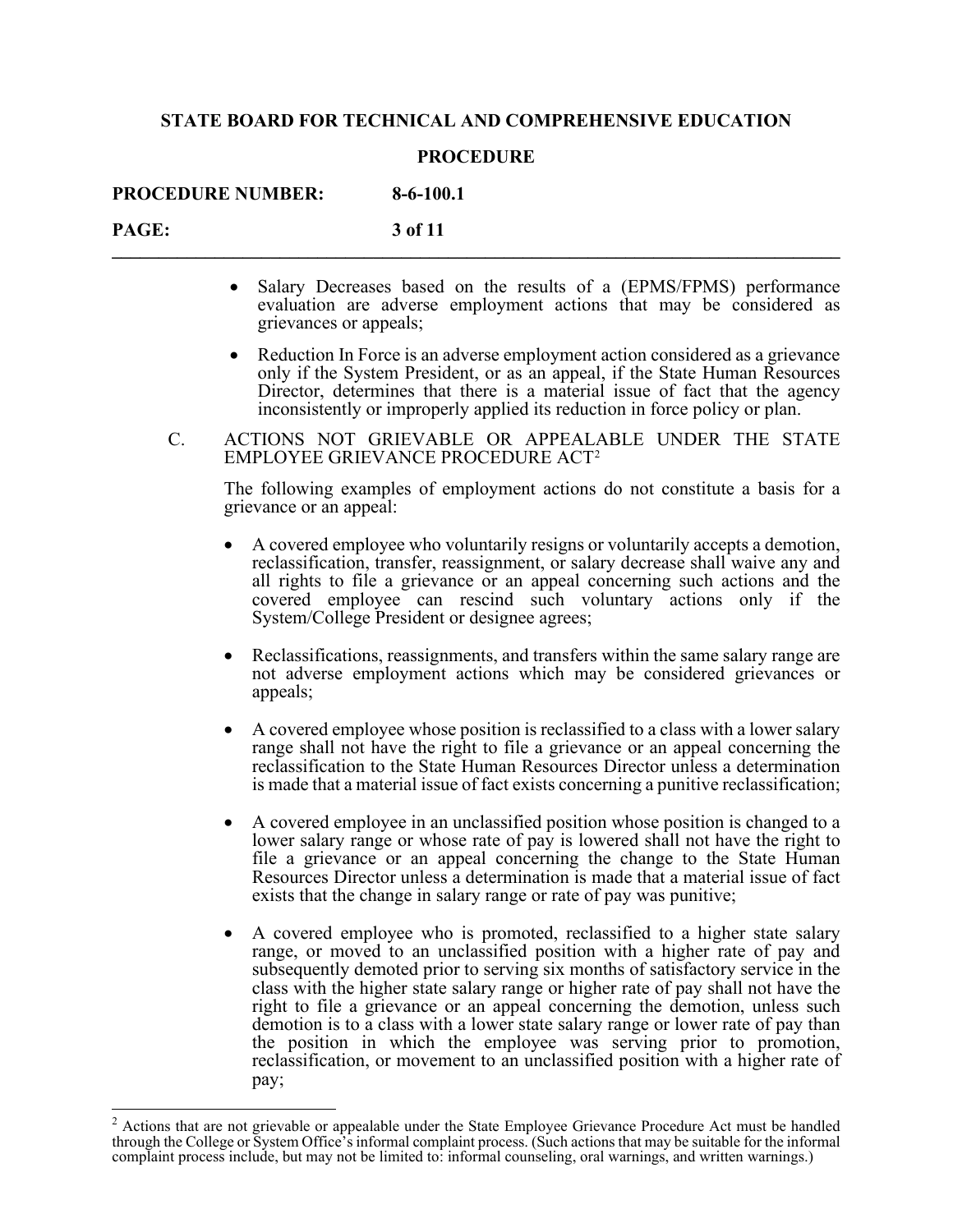### **PROCEDURE**

**PROCEDURE NUMBER: 8-6-100.1**

**PAGE:** 4 of 11

- A covered employee who is promoted or moved to an unclassified position with a higher rate of pay and subsequently receives a reduction in pay prior to completing six months of satisfactory service in the class with the higher state salary range or higher rate of pay shall not have the right to file a grievance or an appeal concerning the reduction in pay, unless the action results in a lower rate of pay than that which the employee was receiving prior to the promotion or movement to an unclassified position with a higher rate of pay;
- When the SCTCS promotes an employee one organizational level above the promoted employee's former level, that action is not a grievance or an appeal for any other qualified covered employee. Failure to be selected for a promotion is not considered an adverse employment action which can be considered grievable or appealable;
- A covered employee who receives an additional job duties or responsibilities salary increase, and subsequently has the additional job duties or responsibilities which justified the salary increase taken away prior to completing six (6) months of service with the additional job duties or responsibilities, shall not have the right to file a grievance or an appeal concerning a salary reduction equivalent to the amount of the additional job duties or responsibilities increase.

# D. STEPS IN THE GRIEVANCE PROCESS

The State Employee Grievance Procedure Act provides that an agency complete all actions on a grievance within a period of forty-five (45) calendar days. Any employee who does not have his/her grievance completed within forty-five (45) calendar days of the filing of such grievance, may appeal directly to the State Human Resources Director after 45 calendar days, so long as the employee initiates his/her appeal no later than fifty-five (55) calendar days from the initial date the grievance was filed with the System Office/college Human Resource Officer. Otherwise, the employee waives his/her right to appeal. Failure by the agency to issue a final decision within this 45 calendar day period is considered an adverse decision. The 45 calendar day period for action by the agency may not be waived.

The following steps are a guideline to ensure timely completion of the agency grievance process. These steps are intended to start with the grieving employee's local human resource officer and proceed from there. The internal time frames may be waived with the mutual written consent of the parties (refer to Addendum #2).

#### Step One

The covered employee initiates a grievance by written correspondence [that includes the nature and substance of the grievance and the relief sought] to the System Office/College Human Resource Officer which must occur within fourteen (14) calendar days of the effective date of the action. The Human Resource Officer shall initially review the grievance to determine whether the matter involves a grievance as defined by the Act. The Human Resource Officer may conduct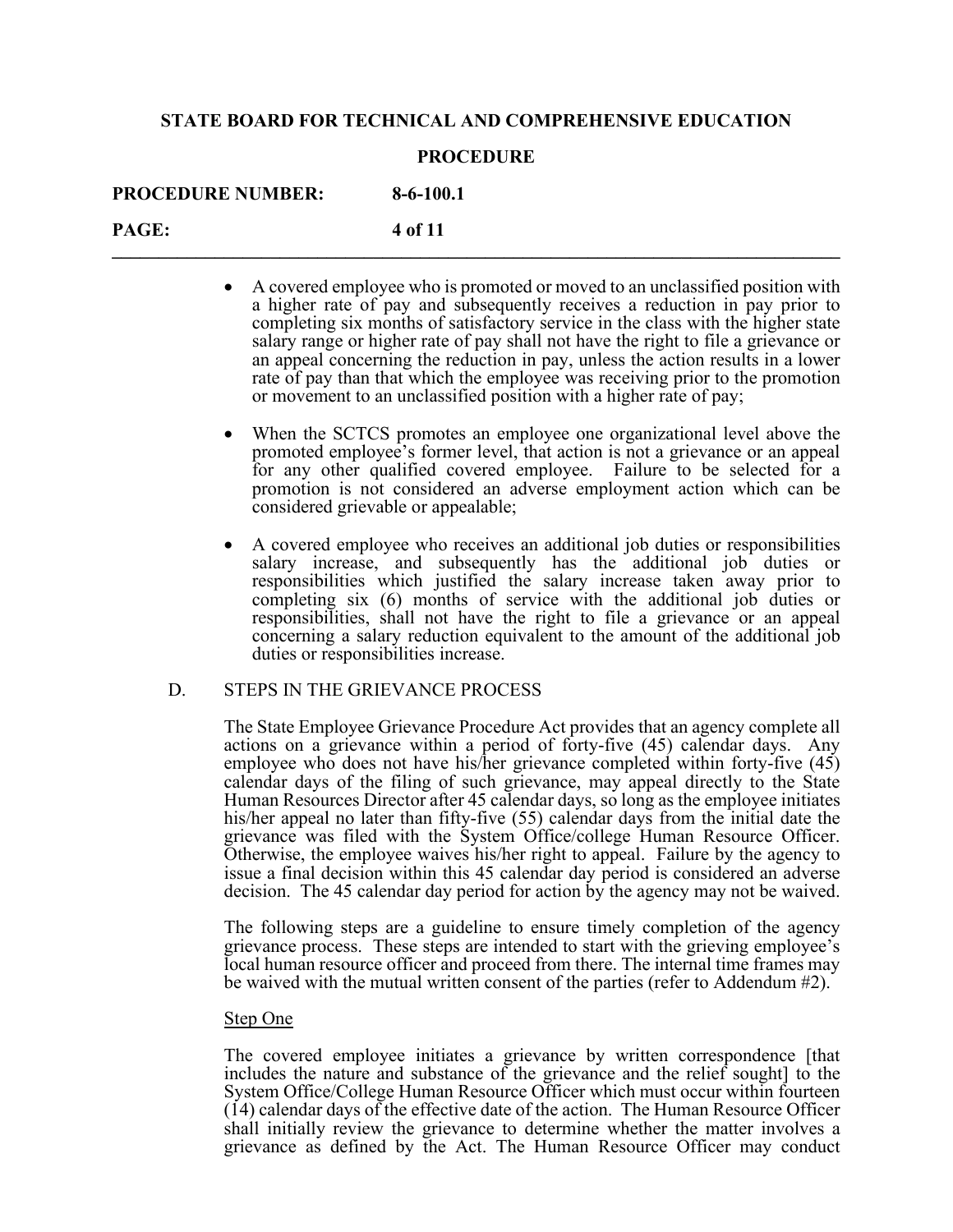#### **PROCEDURE**

**PROCEDURE NUMBER: 8-6-100.1**

**PAGE:** 5 of 11

appropriate investigations and fact findings as he/she may consider necessary to make this determination.

If it is determined that the matter is grievable, the Human Resource Officer will promptly schedule a conference to occur between the covered employee's immediate supervisor, in conjunction with the appropriate Executive Council member of the System Office or Vice President of the College or designee and the covered employee, normally within five (5) calendar days of receipt of the grievance. This conference may occur face-to-face or remotely, depending on the preference of the employee. However, any initial determination by the Human Resource Officer that the matter may be grieved shall only entitle the covered employee to have the matter considered in accordance with this grievance procedure and shall in no way be construed to be a judicial decision of the merits of the grievance. At the conference the covered employee will have an opportunity to present his/her position regarding the action taken against him/her. Following the conference, appropriate investigations and fact findings to determine whether to accept, reject, or modify the disciplinary action taken against the covered employee may be conducted. The covered employee will be advised of his/her immediate supervisor's and the Executive Council member's/Vice President's and/or designee decision in writing within five (5) calendar days of the conference. A representative from the human resources office may participate during each step in the grievance process.

<span id="page-4-0"></span>If it is determined that the matter is not grievable<sup>[3](#page-4-1)</sup>, the covered employee shall be so advised in writing by the System/College President, as appropriate, or designee, normally within five  $(5)$  calendar days<sup>[4](#page-4-2)</sup> of receipt of the grievance. Should the employee disagree with this decision, the employee may appeal to the State Human Resource Director in accordance with Section E. - Appeals to the State Human Resources Director of the procedure.

Should the grievance be related to a promotion, reduction in force, or punitive reclassification, the college Human Resource Officer shall notify and forward the grievance to the System Office Human Resource Services for a determination by the System President as to whether a material issue of fact exists. The System Office Human Resource Services may conduct appropriate investigations and fact findings as he/she may consider necessary to make this determination. If it is determined that the matter is not grievable, the covered employee shall be so advised in writing by the System President or designee, normally within five  $(5)$  calendar days<sup>4</sup> of receipt of the grievance. Such determination shall be a final agency decision within the  $\text{SCTCS}^5$  $\text{SCTCS}^5$ .

<span id="page-4-1"></span><sup>&</sup>lt;sup>3</sup> The System President delegates the limited authority to the College President to render this decision concerning grievability and/or timeliness as the final decision of the agency.

<span id="page-4-3"></span><span id="page-4-2"></span><sup>4</sup> Unless holiday schedules, inclement weather, and other verifiable extenuating circumstances prevent adhering to this deadline. Any extension of time must be by mutual written agreement of both parties. (Addendum #1)

<sup>5</sup> All matters that are grievable and all matters that require a determination as to whether a material issue of fact exists about the decision grieved are specifically reserved for the System President to issue the final agency decision. Accordingly, College Presidents do not have authority to make final agency decisions on grievances filed for any of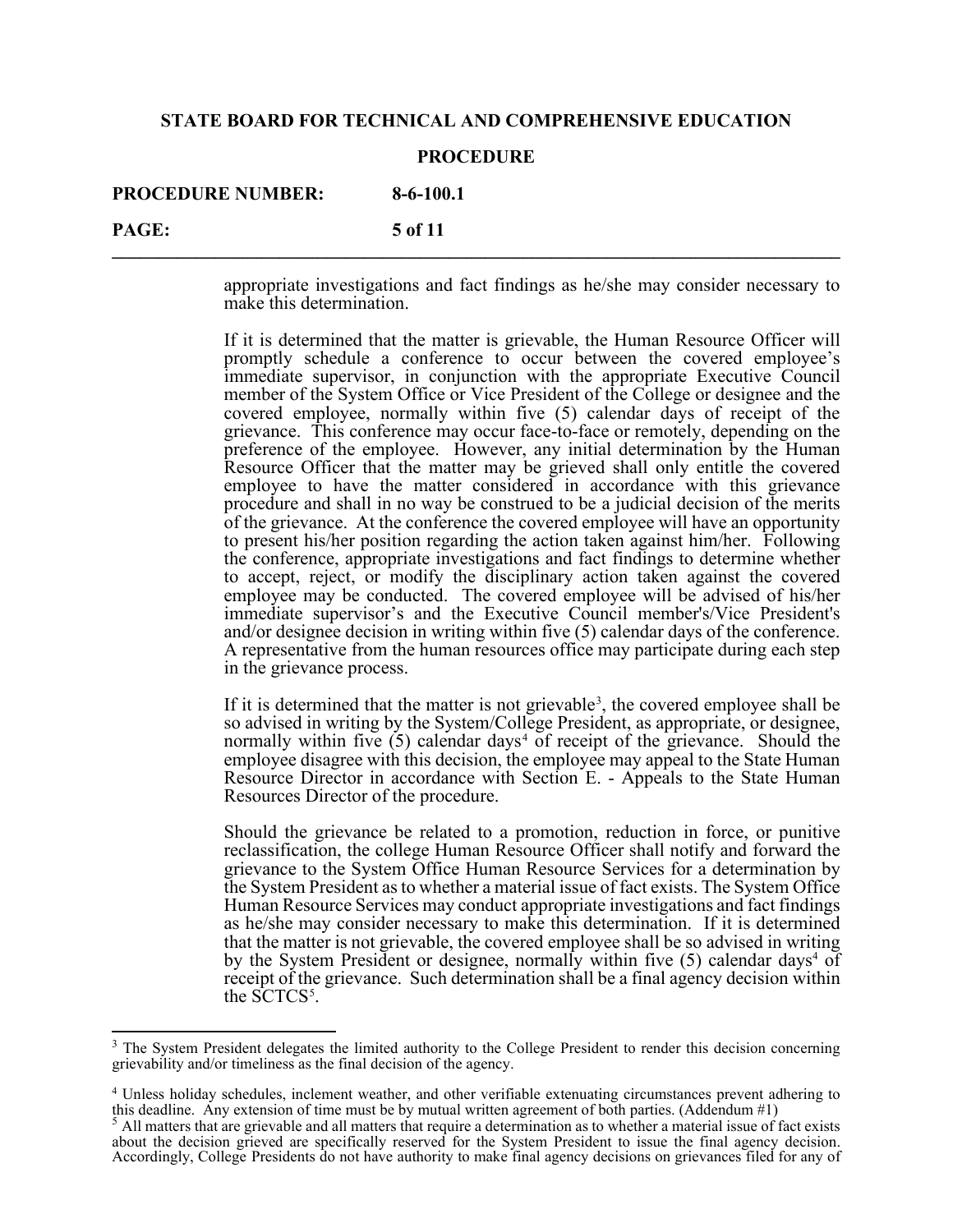#### **PROCEDURE**

**PROCEDURE NUMBER: 8-6-100.1**

**PAGE:** 6 of 11

#### Step Two

If the covered employee is not satisfied with the Step One decision, he/she may continue with the grievance procedure. To continue the grievance, the covered employee must notify the System/College President in writing within five (5) calendar days after receiving the Step One decision. The second step official will promptly schedule a conference with the covered employee and he/she will be provided an opportunity at this time to present his/her position regarding the grievance. The System/College President may conduct appropriate investigations and fact findings to determine whether to accept, reject, or modify the disciplinary action taken against the covered employee. The System/College President may designate others to assist in the investigation or in making recommendations.

The second step official shall make a decision within ten (10) calendar days of receipt of the grievance and notify the employee of such decision in writing.

- a) For College employees, the second step decision may be further grieved by the employee as provided in Step Three below.
- b) For System Office employees, the decision rendered by the System President shall constitute the final agency decision. The System President may personally handle Step Two of the grievance procedure or may appoint a designee(s) or ad hoc committee. The System President (or designee) shall conduct whatever inquiries, investigations, and/or fact finding sessions that are considered necessary. Following this review, the System President will determine whether a meeting with the employee is necessary. The option whether to meet with the employee or make a decision based on the findings shall belong to the System President. Any appeal of this decision shall be directed to the State Human Resource Director within ten (10) calendar days of receipt of the System President's final decision.
- c) In the event that the College President serves as the first step official, then the second step official shall be the System President who will render the final agency decision. If the final agency decision is not satisfactory to the covered employee, this decision may be appealed to the State Human Resources Director, as provided in Section E.

the following reasons: terminations, suspensions, involuntary reassignments in excess of 30 miles, demotions, promotions, salary decreases, reduction in force, and punitive reclassifications.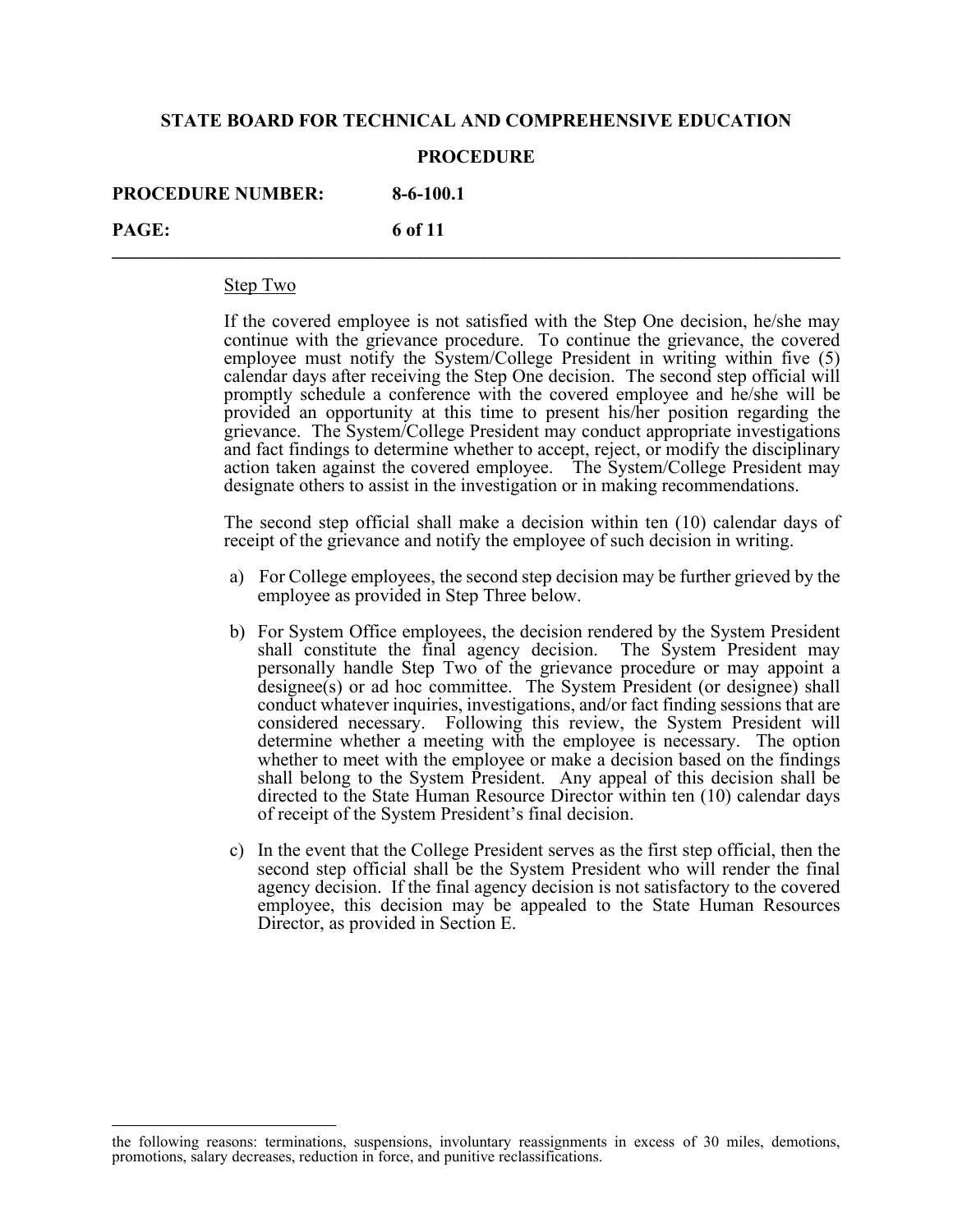### **PROCEDURE**

**PROCEDURE NUMBER: 8-6-100.1**

**PAGE:** 7 **of 11** *magnet***ic** *n* **<b>***n n n n n n n n n n n n n n n n n n n n n n n n n n n n n n n*

#### Step Three

If the decision reached by the second step official is not satisfactory to the college employee, the grievance may be continued to the System President. The college employee must submit a continuance of the grievance in writing to the System President within five (5) calendar days of receipt of the second step official's decision. The College employee shall provide a written summary of the specific facts of the grievance and the relief sought.

The System President may personally handle Step Three of the grievance procedure or may appoint a designee(s) or ad hoc committee. The System President or designee shall conduct whatever inquiries, investigations, and/or fact finding sessions that are considered necessary. Following this review, the System President will determine whether a meeting with the College employee is necessary. The option whether to meet with the College employee or make a decision based on the findings shall belong to the System President. Within fifteen (15) calendar days of receipt of the grievance, the System President will render a decision in writing to all parties concerned. The decision of the System President shall be final within the agency.

# E. APPEALS TO THE STATE HUMAN RESOURCES DIRECTOR

If the final agency decision of the System/College President<sup>[6](#page-6-0)</sup> is not satisfactory to the covered employee, the decision may be appealed to the State Human Resources Director. Such appeal must be in writing. The appeal must be made within ten (10) calendar days of receipt of the System President's decision or within fifty-five  $(55)$ calendar days of the date of the initial grievance, whichever comes later. Failure to file an appeal within this time period shall constitute a waiver of the right to appeal by the employee. The Act allows covered employees to appeal to the State Human Resources Director any grievance involving issues specified in the Act only after all administrative remedies to secure relief within the agency have been exhausted.

# F. LEGAL REPRESENTATION

Covered employees may be accompanied by an attorney or other representative at any stage of the grievance and appeal process, though it is not necessary as all meetings within the agency are informal, non-adversarial meetings. Legal representation shall be at the employee's expense.

<span id="page-6-0"></span> $6$  All matters that are grievable and all matters that require a determination as to whether a material issue of fact exists about the decision grieved are specifically reserved for the System President to issue the final agency decision. Accordingly, college presidents do not have authority to make final agency decisions on grievances filed for any of the following reasons: terminations, suspensions, involuntary reassignments in excess of 30 miles, demotions, promotions, salary decreases, reduction in force, and punitive reclassifications.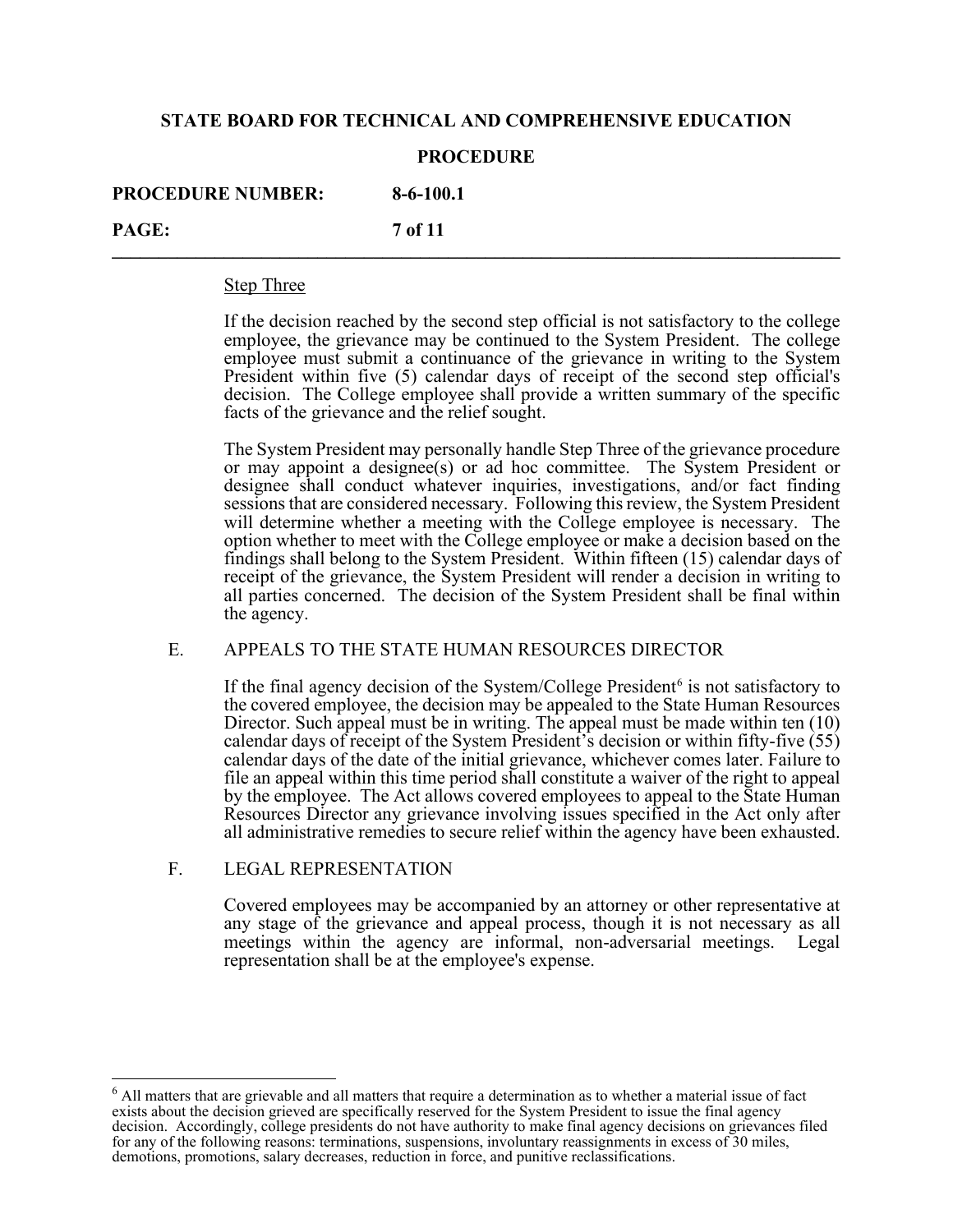# **ADDENDUM #1 DEFINITIONS**

# APPEAL

Appeal means the request by a covered employee to the State Human Resources Director for review of an agency's final decision concerning a grievance.

### CALENDAR DAYS

Calendar days means the sequential days of a year. The time must be computed by excluding the first day and including the last. If the last day falls on a Saturday, Sunday, or legal holiday, it must be excluded.

### COVERED EMPLOYEE

Covered employee means a full-time or part-time employee occupying a part or all of an established full-time equivalent (FTE) position (excluding the College President) who has completed the probationary period of twelve (12) months and has a "successful" or higher overall rating on the employee's performance evaluation and who has grievance rights. Faculty at state colleges is covered upon the completion of not more than two full academic years' duration[7](#page-7-0) . If an employee who has completed their probationary period does not receive an evaluation before the official review date, the employee must be considered to have performed in a satisfactory manner and be a covered employee. This definition does not include returning retirees or employees in positions such as temporary, temporary grant or time limited who do not have grievance rights.

# DEMOTION

Demotion means the assignment of an employee by the appointing authority from one established position to a different established position having a lower state salary range or, for employees in positions without a state salary range, assignment of a lower rate of pay to the employee except when the employee's job duties are decreased for non-punitive reasons.

#### GRIEVANCE

Grievance means a complaint filed by a covered employee or the employee's representative regarding an adverse employment action designated in Section 8-17-330 of S.C. Code of Laws taken by the SCTCS.

#### INVOLUNTARY REASSIGNMENT

Involuntary reassignment means the movement of an employee's principal place of employment in excess of thirty miles from the prior work station at the initiative of the agency. However, the reassignment of an employee by the System/College President in excess of thirty miles from the prior work station to the nearest facility with an available position having the same state salary range for which the employee is qualified is not considered an involuntary reassignment, and is therefore not grievable or appealable. Teaching faculty may be assigned to any campus/site within the college's service area depending upon the business needs of the college (Refer to SBTCE procedure #8-2-103.1; Faculty Teaching/Workload and Overload Compensation).

<span id="page-7-0"></span><sup>&</sup>lt;sup>7</sup> Reference procedure  $#8-2-102.1$ ; Compensation Plan for Unclassified Faculty Personnel.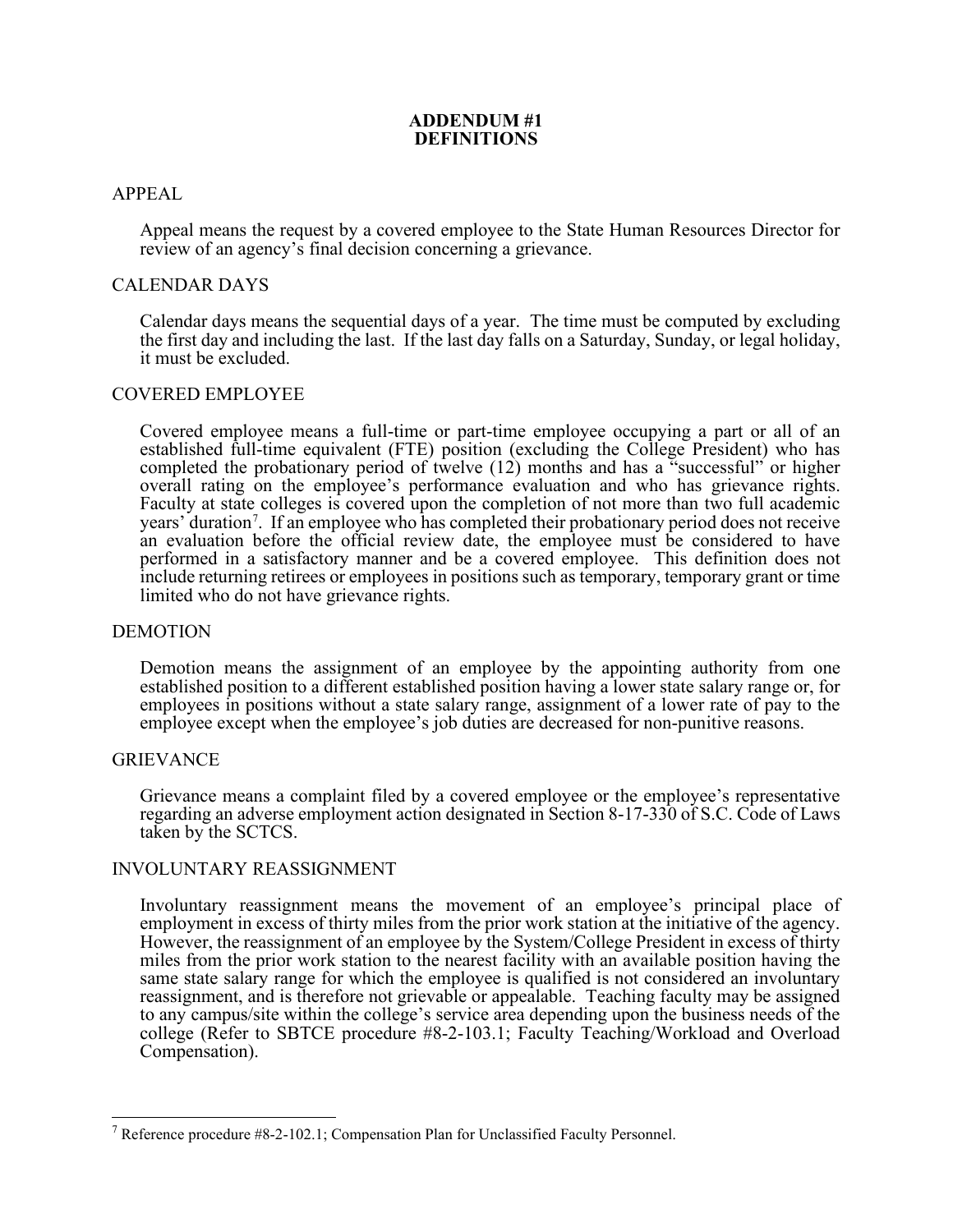# **ADDENDUM #1 DEFINITIONS**

### MEDIATION

An alternative dispute resolution process whereby a mediator, who is an impartial third party, acts to encourage and facilitate the resolution of a dispute without prescribing what it should be. The process is informal and non-adversarial with the object of helping the disputing parties reach a mutually acceptable agreement.

### PROBATIONARY EMPLOYEE

Probationary employee means a full-time or part-time employee occupying a part or all of an established FTE position in the initial working test period of employment with the state of twelve months' duration for non-instructional personnel, or of not more than two full academic years' duration for faculty. An employee who receives an unsatisfactory performance appraisal during the probationary period must be terminated before becoming a covered employee.

### PROMOTION

Promotion means the assignment of an employee from one established position to a different established position having a higher state salary range or, for positions without a state salary range, having a higher rate of pay. Failure to be selected for a promotion is not an adverse employment action that can be considered as a grievance or appeal.

#### PUNITIVE RECLASSIFICATION

Punitive reclassification means the assignment of a position in one class to a different lower class with the sole purpose to penalize the covered employee.

#### REASSIGNMENT

Reassignment means the movement within an agency of an employee from one position to another position having the same state salary range, or the movement of a position within an agency which does not require reclassification.

#### RECLASSIFICATION

Reclassification means the assignment of a position in one class to another class which is the result of a natural or an organizational change in duties or responsibilities of the position.

#### REDUCTION IN FORCE

Reduction in force means a determination made by the System/College President to eliminate one or more filled positions in one or more organizational units within the agency due to budgetary limitations, shortage of work, organizational changes, or outsourcing/privatization.

# SALARY DECREASE BASED ON PERFORMANCE

Salary decrease based on performance means the reduction of a covered employee's compensation based on the results of an Employee Performance Management System (EPMS) or Faculty Performance Management System (FPMS) evaluation.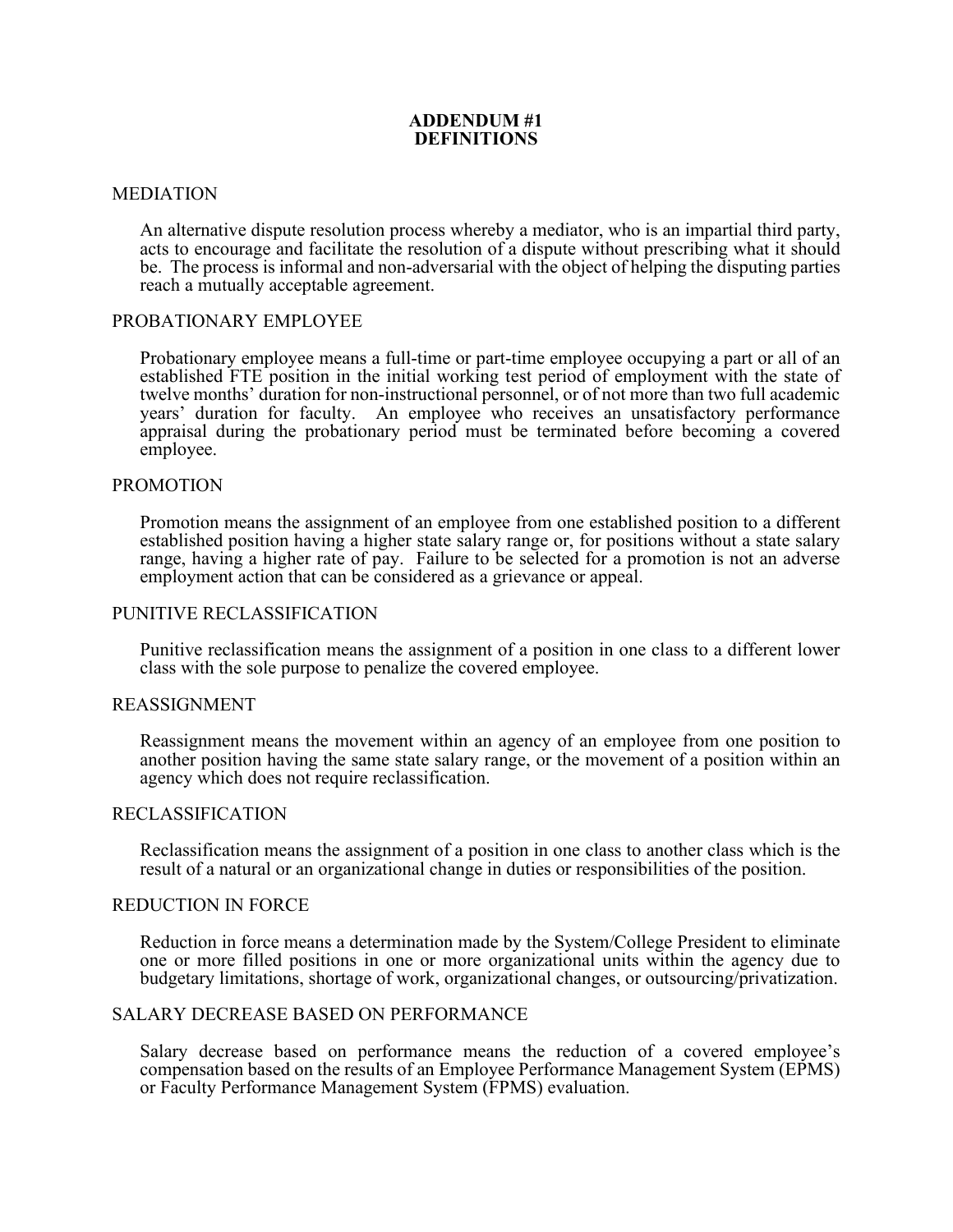### **ADDENDUM #1 DEFINITIONS**

# STATE HUMAN RESOURCES DIRECTOR

State Human Resources Director means the head of the Department of Administration's Division of State Human Resources, or designee.

# **SUSPENSION**

Suspension means an enforced leave of absence without pay pending investigation of charges against an employee or for disciplinary purposes.

# **TERMINATION**

Termination means the action taken against an employee to separate the employee involuntarily from employment.